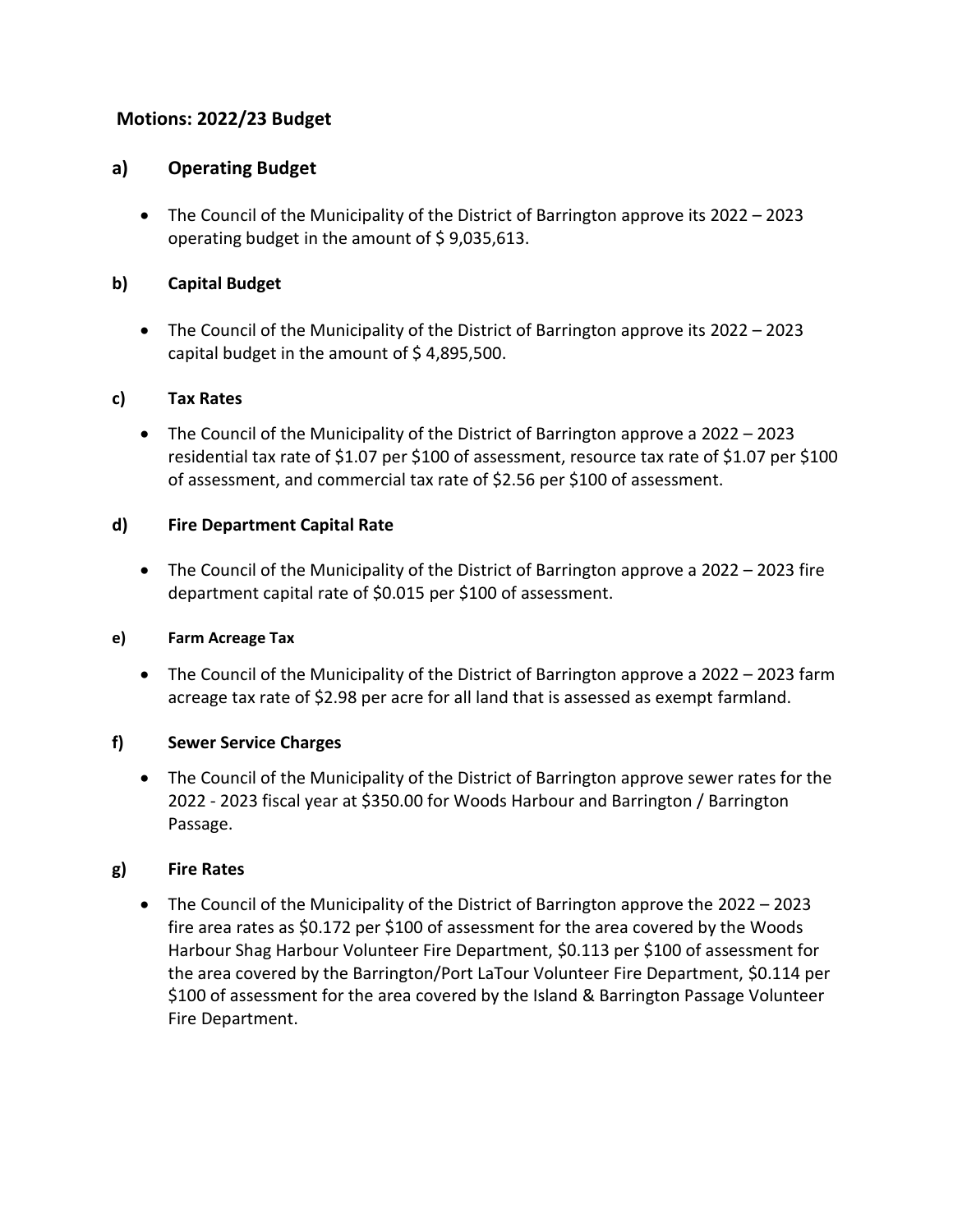#### **h) Temporary Borrowing Resolution**

• **WHEREAS** the combined total of taxes levied by the Municipality and the amounts in lieu of municipal rates received or to be received by the Municipality from her Majesty in Right of Canada, or in Right of the Province of Nova Scotia, or from an agency of her Majesty, from the previous year ended the 31st day of March 2022, was \$7,070,239.

And the aggregate amount of the taxes to be levied for the current year will exceed \$7,198,620. And it may be necessary to borrow the sum of \$1,500,000 from Canadian Imperial Bank of Commerce to defray the current expenditure of the Municipality, which was authorized by Council on the 25<sup>th</sup> of April 2022, until such time as the taxes levied can be collected.

**BE IT THEREFORE RESOLVED** by the Municipal Council of the Municipality of the District of Barrington (hereinafter called the "Corporation").

**1st THAT** the Warden with the Chief Administrative Officer of the said Corporation be, and they are hereby authorized under the Seal of the said Corporation, to borrow from Canadian Imperial Bank of Commerce the sum of \$1,500,000 as the same may be required from time to time for the purpose of defraying the annual current expenditure of the Corporation.

**2nd THAT** the said Warden with the Chief Administrative Officer aforesaid, be, and they are hereby authorized to pay or allow to the said Bank, interest on the said sum of \$1,500,000 at the Bank prime interest rate prevailing from time to time, which may be paid or allowed in advance by way of discount or otherwise howsoever as they may deem best.

**3rd THAT** the Promissory Note or notes of the said Corporation, sealed with the Corporate Seal and signed by the Warden and Chief Administrative Officer of the said Corporation, be given from time to time as required, in security of the amount borrowed from time to time under the provisions of the Resolution.

**4th THAT** the said sum of \$1,500,000 so to be borrowed shall be payable on or before the 31st day of March next, and the Promissory Note or Notes of the said Corporation given therefore, which shall be signed by the Warden and the Chief Administrative Officer and be under the Seal of the Corporation, and if made payable before the said 31st day of March 2023, may be renewed by the said Warden and Chief Administrative Officer from time to time, but no renewal thereof shall fall due later than the said 31st day of March next.

**5th THAT** the giving of such notes or renewal notes, as aforesaid, shall not be deemed satisfaction to the said Bank of the said advance or interest, but as evidence only of indebtedness.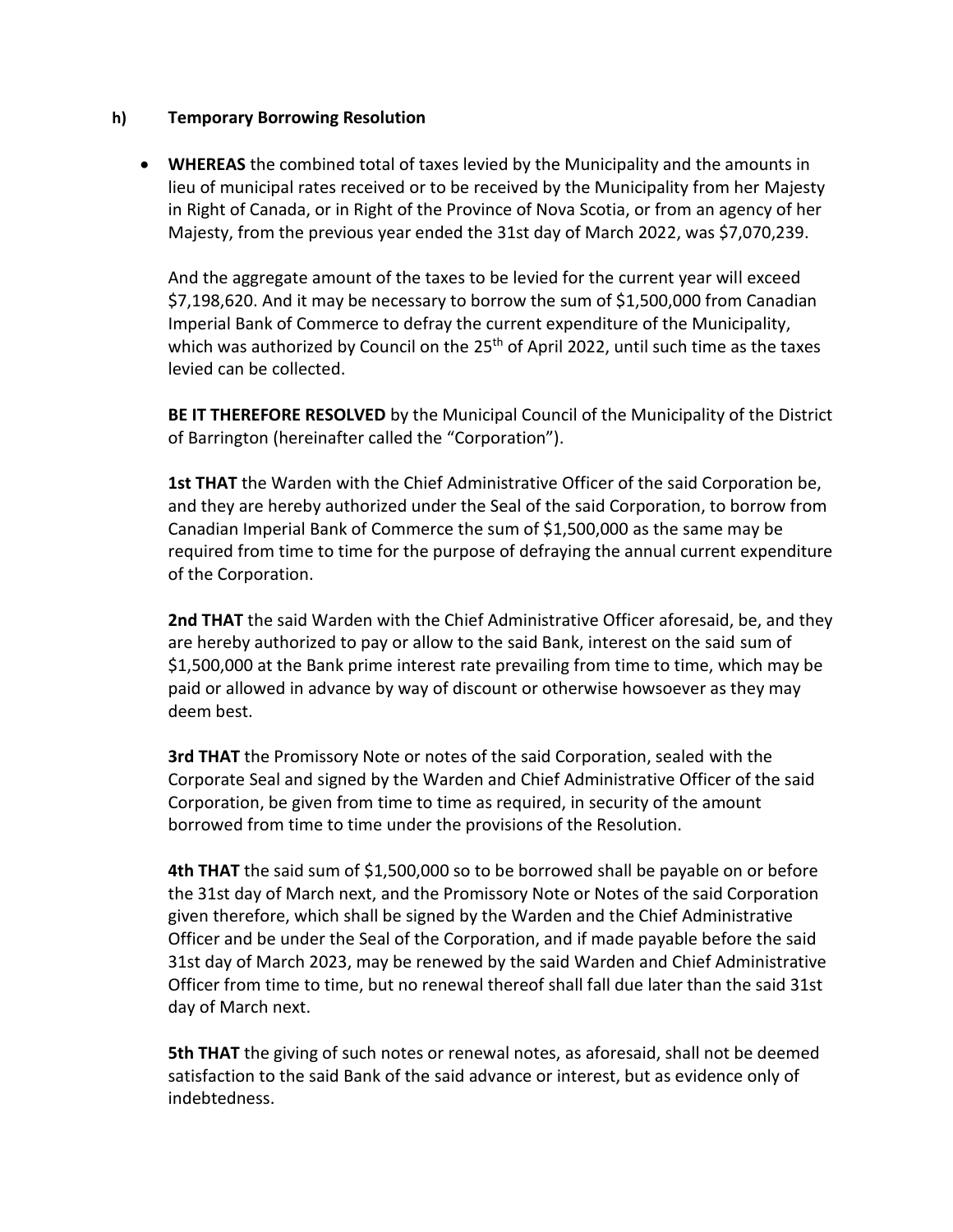# **i) Various Rates and Fees**

• The Council of the Municipality of the District of Barrington approve various rates and fees for the 2022 – 2023 fiscal year as indicated on the following schedule.